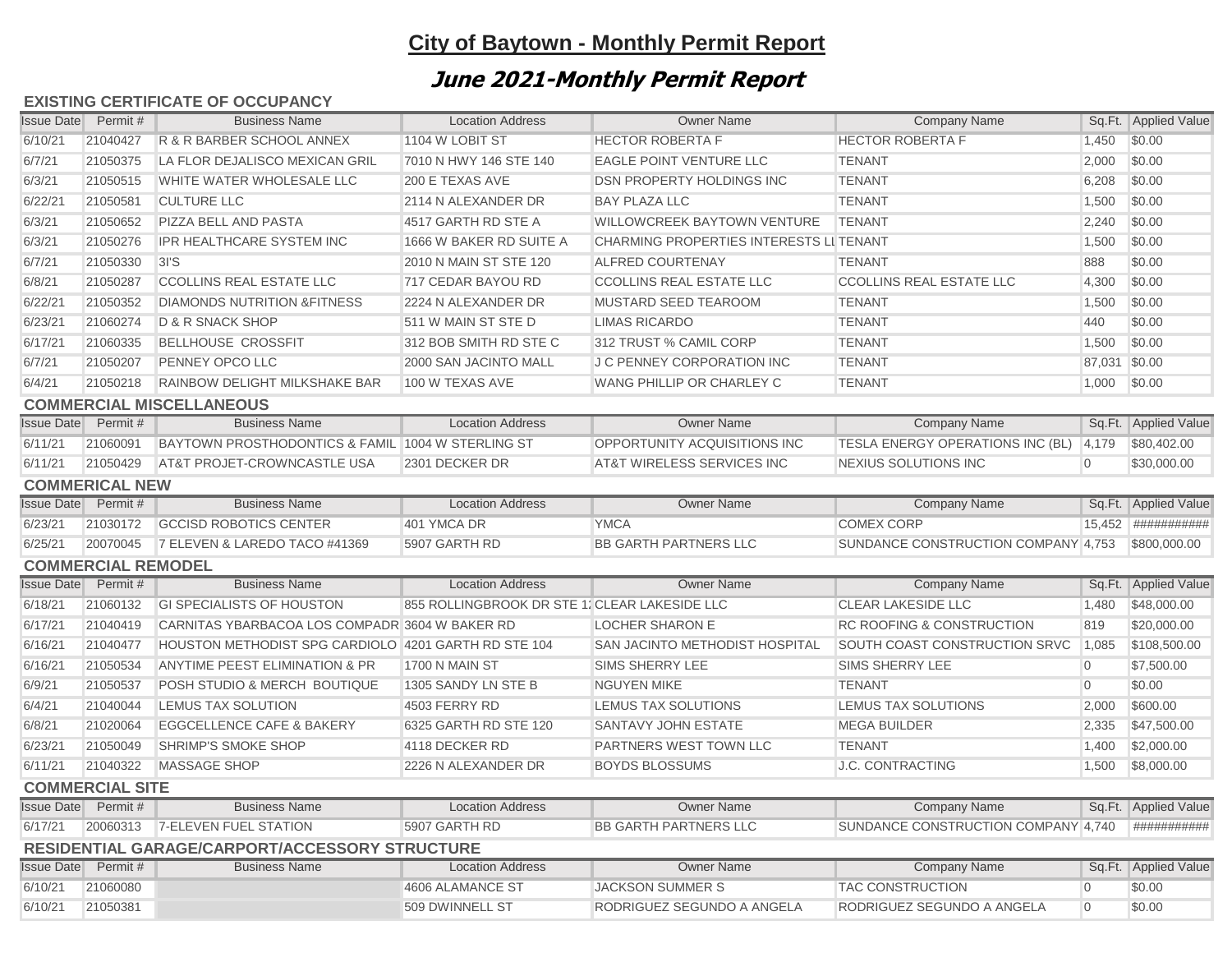| 6/1/21            | 21050388                   |                                  | 4510 ALAMANCE ST         | <b>GUILES BILLY L &amp; BILLIE R</b>                           | <b>3RD COAST INNOVATIONS</b>          | $\overline{0}$ | \$0.00               |
|-------------------|----------------------------|----------------------------------|--------------------------|----------------------------------------------------------------|---------------------------------------|----------------|----------------------|
| 6/1/21            | 21020243                   |                                  | 310 E CIRCLE DR          | <b>SELLERS JOHNNY CARL</b>                                     | ABBA GENERAL CONTRACTING LLC (BL 0    |                | \$0.00               |
| 6/3/21            | 20070214                   |                                  | 3402 WINTER LN           | <b>MAXWELL EUGENIA PIPER</b>                                   | <b>MAXWELL EUGENIA PIPER</b>          | $\overline{0}$ | \$0.00               |
|                   | <b>NEW RESIDENTIAL</b>     |                                  |                          |                                                                |                                       |                |                      |
| <b>Issue Date</b> | Permit #                   | <b>Business Name</b>             | <b>Location Address</b>  | <b>Owner Name</b>                                              | <b>Company Name</b>                   |                | Sq.Ft. Applied Value |
| 6/15/21           | 21060112                   |                                  | 4611 PAINTED BUNTING LN  | <b>JPE</b>                                                     | <b>JPE</b>                            | 3,026          | \$0.00               |
| 6/4/21            | 21050431                   |                                  | 6614 HIDDEN DUNES DR     | AFFINITY HUNTERS CREEK DEVELOPM K HOVNANIAN HOMES              |                                       | 2,046          | \$0.00               |
| 6/4/21            | 21050432                   |                                  | 6627 HIDDEN DUNES DR     | AFFINITY HUNTERS CREEK DEVELOPM K HOVNANIAN HOMES              |                                       | 2,896          | \$0.00               |
| 6/3/21            | 21050422                   |                                  | 8419 SUNSET HORIZON DR   | AFFINITY HUNTERS CREEK DEVELOPM K HOVNANIAN HOMES              |                                       | 2,613          | \$0.00               |
| 6/3/21            | 21050423                   |                                  | 8423 SUNSET HORIZON DR   | AFFINITY HUNTERS CREEK DEVELOPM K HOVNANIAN HOMES              |                                       | 2,046          | \$0.00               |
| 6/3/21            | 21050424                   |                                  | 8427 SUNSET HORIZON DR   | AFFINITY HUNTERS CREEK DEVELOPM K HOVNANIAN HOMES              |                                       | 2,437          | \$0.00               |
| 6/3/21            | 21050425                   |                                  | 8431 SUNSET HORIZON DR   | AFFINITY HUNTERS CREEK DEVELOPM K HOVNANIAN HOMES              |                                       | 2,402          | \$0.00               |
| 6/4/21            | 21050494                   |                                  | 8814 W CRESCENT LAKE CIR | <b>JPE</b>                                                     | <b>JPE</b>                            | 3,157          | \$0.00               |
| 6/4/21            | 21050501                   |                                  | 4510 PAINTED BUNTING LN  | <b>JPE</b>                                                     | <b>JPE</b>                            | 2,289          | \$0.00               |
| 6/11/21           | 21040009                   |                                  | 8423 HUNTERWYCK LN       | AFFINITY HUNTERS CREEK DEVELOPM CHESMAR HOMES                  |                                       | 2,745          | \$0.00               |
| 6/15/21           | 21040019                   |                                  | 8430 BAY ORCHARD DR      | AFFINITY HUNTERS CREEK DEVELOPM CHESMAR HOMES                  |                                       | 2,547          | \$0.00               |
| 6/11/21           | 21040020                   |                                  | 6714 ASPEN PEAK DR       | AFFINITY HUNTERS CREEK DEVELOPM CHESMAR HOMES                  |                                       | 2,999          | \$0.00               |
| 6/10/21           | 21050566                   |                                  | 8435 SUNSET HORIZON DR   | AFFINITY HUNTERS CREEK DEVELOPM K HOVNANIAN HOMES              |                                       | 2,228          | \$0.00               |
| 6/10/21           | 21050578                   |                                  | 8439 SUNSET HORIZON DR   | AFFINITY HUNTERS CREEK DEVELOPM K HOVNANIAN HOMES              |                                       | 2,724          | \$0.00               |
| 6/4/21            | 21050328                   |                                  | 4923 CHIMNEY SWIFT LN    | <b>JPE</b>                                                     | <b>JPE</b>                            | 3,347          | \$0.00               |
| 6/4/21            | 21050295                   |                                  | 4615 PAINTED BUNTING LN  | <b>JPE</b>                                                     | <b>JPE</b>                            | 3,032          | \$0.00               |
| 6/17/21           | 21050309                   |                                  | 111 WARD RD              | <b>REDMON TENOLA</b>                                           | <b>DUCKY RECOVERY LLC</b>             | 1,357          | \$0.00               |
| 6/4/21            | 21050369                   |                                  | 8830 W CRESCENT LAKE CIR | <b>JPE</b>                                                     | <b>JPE</b>                            | 2,435          | \$0.00               |
| 6/17/21           | 21050109                   |                                  | 3211 OHIO ST             | PONCE MIQUEL M                                                 | JAMES W TURNER CONSTRUCTION LTD 1,894 |                | \$0.00               |
| 6/4/21            | 21050210                   |                                  | 4415 PAINTED BUNTING LN  | <b>JPE</b>                                                     | <b>JPE</b>                            | 2,687          | \$0.00               |
| 6/23/21           | 21010140                   |                                  | 1711 WILLIAM SCOTT ST    | <b>DR HORTON TEXAS LTD</b>                                     | DR HORTON TEXAS LTD                   | 2,561          | \$0.00               |
| 6/24/21           | 21010249                   |                                  | 1719 WILLIAM SCOTT ST    | DR HORTON TEXAS LTD                                            | DR HORTON TEXAS LTD                   | 1,873          | \$0.00               |
|                   | <b>RESIDENTIAL ADD ON</b>  |                                  |                          |                                                                |                                       |                |                      |
|                   | <b>Issue Date</b> Permit # | <b>Business Name</b>             | <b>Location Address</b>  | <b>Owner Name</b>                                              | <b>Company Name</b>                   |                | Sq.Ft. Applied Value |
| 6/7/21            | 21030518                   |                                  | 4700 ST ANDREWS DR       | <b>IBARRA ANTONIO JR</b>                                       | <b>QUALITY 1 HANDYMAN</b>             | $\overline{0}$ | \$0.00               |
|                   |                            | <b>RESIDENTIAL MISCELLANEOUS</b> |                          |                                                                |                                       |                |                      |
|                   | <b>Issue Date</b> Permit # | <b>Business Name</b>             | <b>Location Address</b>  | <b>Owner Name</b>                                              | <b>Company Name</b>                   |                | Sq.Ft. Applied Value |
| 6/11/21           | 21060114                   |                                  | 4612 BURNING TREE DR     | GILPIN HEATHER OR PRICKETT JAMES ALLIED FOUNDATION SPECIALISTS |                                       | $\overline{0}$ | \$0.00               |
| 6/8/21            | 21060124                   |                                  | 901 EDGEBROOK DR         | <b>WALKER ASHLEY</b>                                           | ALLIED FOUNDATION SPECIALISTS         | $\overline{0}$ | \$0.00               |
| 6/22/21           | 21060135                   |                                  | 1807 OAKWOOD COURT DR    | <b>HARMON ROBERT B</b>                                         | <b>QUALITY GENERATORS (BL)</b>        | $\overline{0}$ | \$0.00               |
| 6/15/21           | 21060126                   |                                  | 7423 LONE OAK DR         | <b>HOUSLEY TYLER</b>                                           | SUNPRO SOLAR (BL)                     | $\overline{0}$ | \$0.00               |
| 6/8/21            | 21060146                   |                                  | 4530 NOBLE CT            | <b>LLOYD BRIAN</b>                                             | BAY AREA FENCE & GATES LLC            | $\overline{0}$ | \$0.00               |
| 6/24/21           | 21060182                   |                                  | 3504 KNIGHT LN           | RODRIGUEZ ELSA                                                 | ALLIED FOUNDATION SPECIALISTS         | $\overline{0}$ | \$0.00               |
| 6/29/21           | 20090320                   |                                  | 112 FLAMINGO BIGHT S     | JO RAM PROPERTIES INC                                          | RAMIREZ IGNACIO                       | $\overline{0}$ | \$0.00               |
| 6/16/21           | 21050427                   |                                  | 4615 GOLDENEYE DR        | DE LA CERDA DAVID                                              | <b>GREEN LIGHT CONSTRUCTION LLC</b>   | $\overline{0}$ | \$0.00               |
| 6/8/21            | 21050442                   |                                  | 620 GRANTHAM RD          | PULIDO HENRY OR BRENDA                                         | MARTINEZ CONCRETE                     | $\overline{0}$ | \$0.00               |
| 6/2/21            | 21050446                   |                                  | 1501 ADAMS ST            | <b>TITTSWORTH JOSEPHINE</b>                                    | <b>SETX GENERATORS</b>                | $\overline{0}$ | \$0.00               |
| 6/15/21           | 21050491                   |                                  | 10334 DEVINWOOD DR       | <b>VAUGHAN RACHEL</b>                                          | STORM GUARDIAN GENERATORS (BL) 0      |                | \$0.00               |
| 6/1/21            | 21050490                   |                                  | 4005 HARDIN RD           | FEDERAL NATIONAL MORTGAGE ASSO BAY AREA FENCE & GATES LLC      |                                       | $\overline{0}$ | \$0.00               |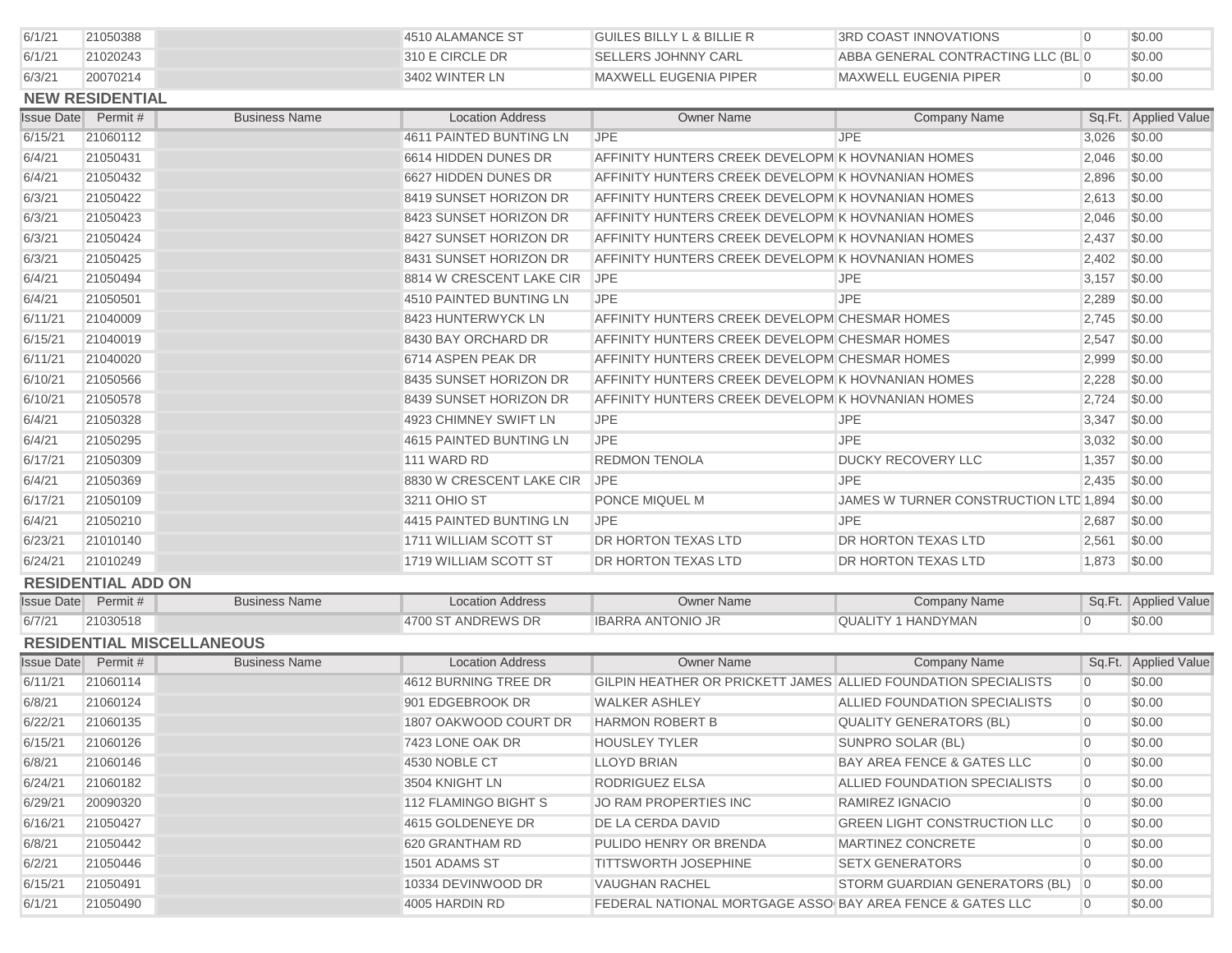| 6/2/21  | 21050497                   |                      | 6723 BIENVILLE AVE       | <b>WELLS MICHAEL &amp; LINDA</b> | <b>QUALITY GENERATORS (BL)</b>        | n.             | \$0.00               |
|---------|----------------------------|----------------------|--------------------------|----------------------------------|---------------------------------------|----------------|----------------------|
| 6/1/21  | 21050503                   |                      | 8835 W CRESCENT LAKE CIR | <b>BAPTISTE OCTAVIA</b>          | SUNRUN INSTALLATION SERVICES (BL) 0   |                | \$0.00               |
| 6/4/21  | 21050528                   |                      | 460 S BURNET DR          | <b>WADDELL MICHAEL</b>           | <b>WADDELL MICHAEL</b>                |                | \$0.00               |
| 6/2/21  | 21050512                   |                      | 6515 SJOLANDER RD        | <b>STEWART JULIA ANN</b>         | STORM GUARDIAN GENERATORS (BL) 0      |                | \$0.00               |
| 6/4/21  | 21050520                   |                      | 334 BURNET DR            | <b>PHILLIPS MARK W</b>           | <b>PHILLIPS MARK W</b>                |                | \$0.00               |
| 6/8/21  | 21060031                   |                      | 800 N JONES ST           | <b>LARAMORE DELORES E</b>        | <b>BAY AREA FENCE &amp; GATES LLC</b> | $\Omega$       | \$0.00               |
| 6/3/21  | 21060039                   |                      | 3706 MONTEGO DR          | <b>KIRBY LAUREN G</b>            | ALLIED FOUNDATION SPECIALISTS         | $\Omega$       | \$0.00               |
| 6/9/21  | 21030309                   |                      | 2405 MOCKINGBIRD ST      | <b>MONROE RICKEY W</b>           | <b>KELM HOME SERVICES (BL)</b>        |                | \$0.00               |
| 6/9/21  | 21030316                   |                      | 9735 PINEHURST ST        | <b>WHITE JACQUELINE A</b>        | <b>KELM HOME SERVICES (BL)</b>        |                | \$0.00               |
| 6/1/21  | 21050376                   |                      | 811 EDGEBROOK DR         | <b>MORENO MIGUEL A</b>           | <b>EMPIRE SOLAR GROUP LLC (BL)</b>    |                | \$0.00               |
| 6/16/21 | 21060365                   |                      | 1901 CLAYTON DR          | EILAND GUINN LOYD & BEVERLY      | CICO - CONCRETE INSTALLER COMPAN 0    |                | \$0.00               |
| 6/25/21 | 21060256                   |                      | 609 BURNETT DR           | <b>DAVIS THOMAS A</b>            | <b>WILDER CONSTRUCTION</b>            |                | \$0.00               |
| 6/15/21 | 21060322                   |                      | 1403 PACKSADDLE LN       | <b>HAYES BERT &amp; MILDRED</b>  | HOME DEPOT USA (BL)                   |                | \$0.00               |
| 6/15/21 | 21060332                   |                      | 6715 HUNTERS TRACE LN    | <b>KATHY WILLIAMS</b>            | <b>BAY AREA FENCE &amp; GATES LLC</b> | $\overline{0}$ | \$0.00               |
| 6/3/21  | 21030524                   |                      | 3403 WINTER LN           | <b>HILLHOUSE JENNIFER M</b>      | J & M BUILDINGS                       |                | \$0.00               |
| 6/15/21 | 21050193                   |                      | 3806 SAVELL DR           | ROLAND ROBERT C                  | STORM GUARDIAN GENERATORS (EL)        | $\overline{0}$ | \$0.00               |
| 6/23/21 | 21050139                   |                      | 8810 MORNING DOVE LN     | <b>TERRY PATRICK</b>             | <b>TRISMART SOLAR (BL)</b>            | $\Omega$       | \$0.00               |
| 6/3/21  | 21050143                   |                      | 226 ROLLINGWOOD CIR      | RAMIREZ MICHAEL & ISABEL         | STORM GUARDIAN GENERATORS (BL)        | $\overline{0}$ | \$0.00               |
| 6/3/21  | 21040548                   |                      | 6715 CHARTRESE AVE       | WARREN BRIAN D OR RACHEL         | ELECTRICAL SERVICE TODAY (BL)         | $\overline{0}$ | \$0.00               |
| 6/1/21  | 21040494                   |                      | 1307 NARCILLE ST         | <b>FREAR TERRI</b>               | <b>FREAR TERRI</b>                    | $\Omega$       | \$0.00               |
| 6/25/21 | 21010188                   |                      | 3517 MCKINNEY RD APT C   | <b>MACIAS CARLOS</b>             | <b>MACIAS CARLOS</b>                  | $\Omega$       | \$0.00               |
|         | <b>RESIDENTIAL REMODEL</b> |                      |                          |                                  |                                       |                |                      |
|         | <b>Issue Date</b> Permit # | <b>Business Name</b> | <b>Location Address</b>  | <b>Owner Name</b>                | <b>Company Name</b>                   |                | Sq.Ft. Applied Value |
| 6/8/21  | 21060083                   |                      | 1900 CLAYTON DR          | TELLEZ MAYRA OR VALDEZ MANUE     | <b>ALL FIX</b>                        | $\Omega$       | \$0.00               |
| 6/2/21  | 21060030                   |                      | 500 E REPUBLIC ST        | <b>DIAZ JOEL &amp; MARIA</b>     | <b>PENA ROOFING &amp; REMODELING</b>  | $\Omega$       | \$0.00               |

| 6/2/21            | 21060030                 |                              | 500 E REPUBLIC ST       | <b>DIAZ JOEL &amp; MARIA</b>    | <b>PENA ROOFING &amp; REMODELING</b>    |                | \$0.00               |
|-------------------|--------------------------|------------------------------|-------------------------|---------------------------------|-----------------------------------------|----------------|----------------------|
| 6/25/21           | 21050644                 |                              | <b>26 MARLIN LN</b>     | WHITE JEROMY & KORIE            | ARTHUR LOPEZ CONSTRUCTION LLC           |                | \$0.00               |
| 6/8/21            | 21040109                 |                              | <b>1905 UTAH ST</b>     | <b>PERALTA NOEL</b>             | <b>JMB HOUSTON RESURFACING INC</b>      |                | \$0.00               |
| 6/24/21           | 21060505                 |                              | 4419 GREEN TEE DR       | BENITEZ VERONICA O OR ERNESTO M | STORM TIGHT WINDOWS OF TX INC           |                | \$0.00               |
| 6/2/21            | 21050390                 |                              | 3410 MARVIN RD          | HERNANDEZ VICTORINA DOROTEO     | OUT TO BID                              |                | \$0.00               |
| 6/10/21           | 21060245                 |                              | 2910 PARKWOOD DR        | RODRIGUEZ JORGE JR              | STORM TIGHT WINDOWS OF TX INC           | $\overline{0}$ | \$0.00               |
| 6/25/21           | 21060330                 |                              | 3102 ILLINOIS ST        | VILLEGAS OSCAR & RAQUEL         | OUT TO BID                              |                | \$0.00               |
| 6/8/21            | 21030515                 |                              | 422 PEARL ST            | NAVARRO JORGE                   | <b>VC SOLUTIONS</b>                     |                | \$0.00               |
| 6/7/21            | 21040207                 |                              | 2100 W MAIN ST          | XU PROPERTIES LLC               | <b>XU PROPERTIES LLC</b>                |                | \$0.00               |
| 6/4/21            | 21040353                 |                              | 113 CRAIG ST APT A      | <b>SPENCE DAVID &amp; RAIME</b> | JOEL'S GENERAL CONSTRUCTION             |                | \$0.00               |
| 6/9/21            | 21050071                 |                              | 8 LANES END ST          | <b>FOSTER CLARENCE E</b>        | <b>REI NATION</b>                       | - O            | \$0.00               |
|                   | <b>SIGN CONSTRUCTION</b> |                              |                         |                                 |                                         |                |                      |
| <b>Issue Date</b> | Permit #                 | <b>Business Name</b>         | <b>Location Address</b> | <b>Owner Name</b>               | <b>Company Name</b>                     |                | Sq.Ft. Applied Value |
| 6/17/21           | 21060131                 | <b>ISTORAGE</b>              | 3908 GARTH RD           | NSA OP, LP                      | <b>EXTREME SIGNS &amp; LIGHTING LLC</b> | 251            | \$5,225.00           |
| 6/17/21           | 21060191                 | <b>STURART TECH</b>          | 300 YMCA DR             | <b>GOOSE CREEK CISD</b>         | THE SIGN FACTORY INC                    | 100            | \$14,300.00          |
| 6/17/21           | 21060229                 | <b>TWISTED RUBY BOUTIQUE</b> | 4665 GARTH RD STE 300A  | ROSENBERG ANDREW TRUSTEE        | ON THE GO GRAFIX                        | 50             | \$550.00             |
|                   |                          |                              |                         |                                 |                                         |                |                      |

6/9/21 21050516 MCDONALDS 1770 DECKER DR KML ENTERPRISES INC TEXAS REPUBLIC SIGNS LLC 430 \$24,625.00 6/25/21 21050523 P JAY'S POOLS 2850 W BAKER RD STE 500 NIKOOEI ABDOLREZA & AHMADI GHOLA UNITED SIGNS 55 \$3,468.00 6/11/21 21050274 COMMUNITY HONDA 5700 EAST FWY COMMUNITY HONDA AD DISPLAY SIGN SYSTEMS 1,129 \$38,000.00 6/17/21 21060319 HER ALTER EGOS WIG BAR 2850 W BAKER RD STE 200 NIKOOEI ABDOLREZA & AHMADI GHOLA UNITED SIGNS 25 \$2,740.00